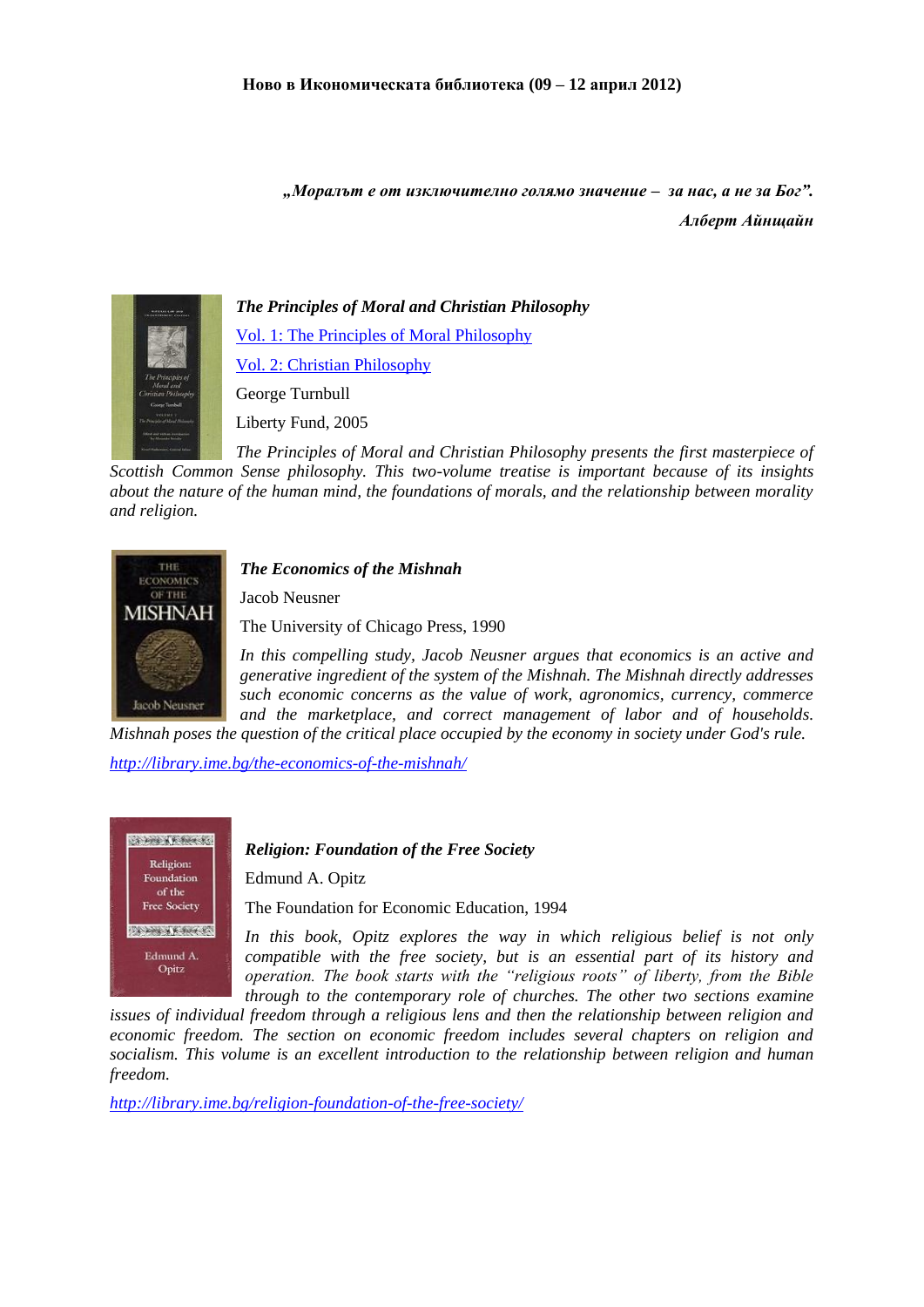## *The Foundations of Morality*



Henry Hazlitt

Тhe Foundation for Economic Education, 1994

*Here is Hazlitt's major philosophical work, in which he grounds a policy of private property and free markets in an ethic of classical utilitarianism, understood in the way Mises understood that term.* 

*In writing this book, Hazlitt is reviving an 18th and 19th century tradition in which economists wrote not only about strictly economic issues but also on the relationship between economics and the good of society in general.* 

*Adam Smith wrote a moral treatise because he knew that many objections to markets are rooted in these concerns. Hazlitt takes up the cause too, and with spectacular results. Hazlitt favors an ethic that seeks the long run general happiness and flourishing of all.* 

*<http://library.ime.bg/the-foundations-of-morality-1/>*



*The Theory of Moral Sentiments* Adam Smith

Liberty Fund, 1984

*The Theory of Moral Sentiments, Smith's first and in his own mind most important work, outlines his view of proper conduct and the institutions and sentiments that make men virtuous. Here he develops his doctrine of the impartial spectator, whose hypothetical disinterested judgment we must use to distinguish right from wrong in any given situation. We by nature pursue our self-interest, according to Smith. This* 

*makes independence or self-command an instinctive good and neutral rules as difficult to craft as they are necessary. But society is not held together merely by neutral rules; it is held together by sympathy. Smith argues that we naturally share the emotions and to a certain extent the physical sensations we witness in others. Sharing the sensations of our fellows, we seek to maximize their pleasures and minimize their pains so that we may share in their joys and enjoy their expressions of affection and approval.*

*<http://library.ime.bg/the-theory-of-moral-sentiments-1/>*



## *An Inquiry Concerning the Principles of Morals*

## David Hume

The Bobbs-Merrill Company, 1957 *An Inquiry Concerning the Principles of Morals is a book by Scottish enlightenment philosopher David Hume. In it, Hume argues (among other things) that the foundations of morals lie with sentiment, not reason. <http://library.ime.bg/an-inquiry-concerning-the-principles-of-morals/>*